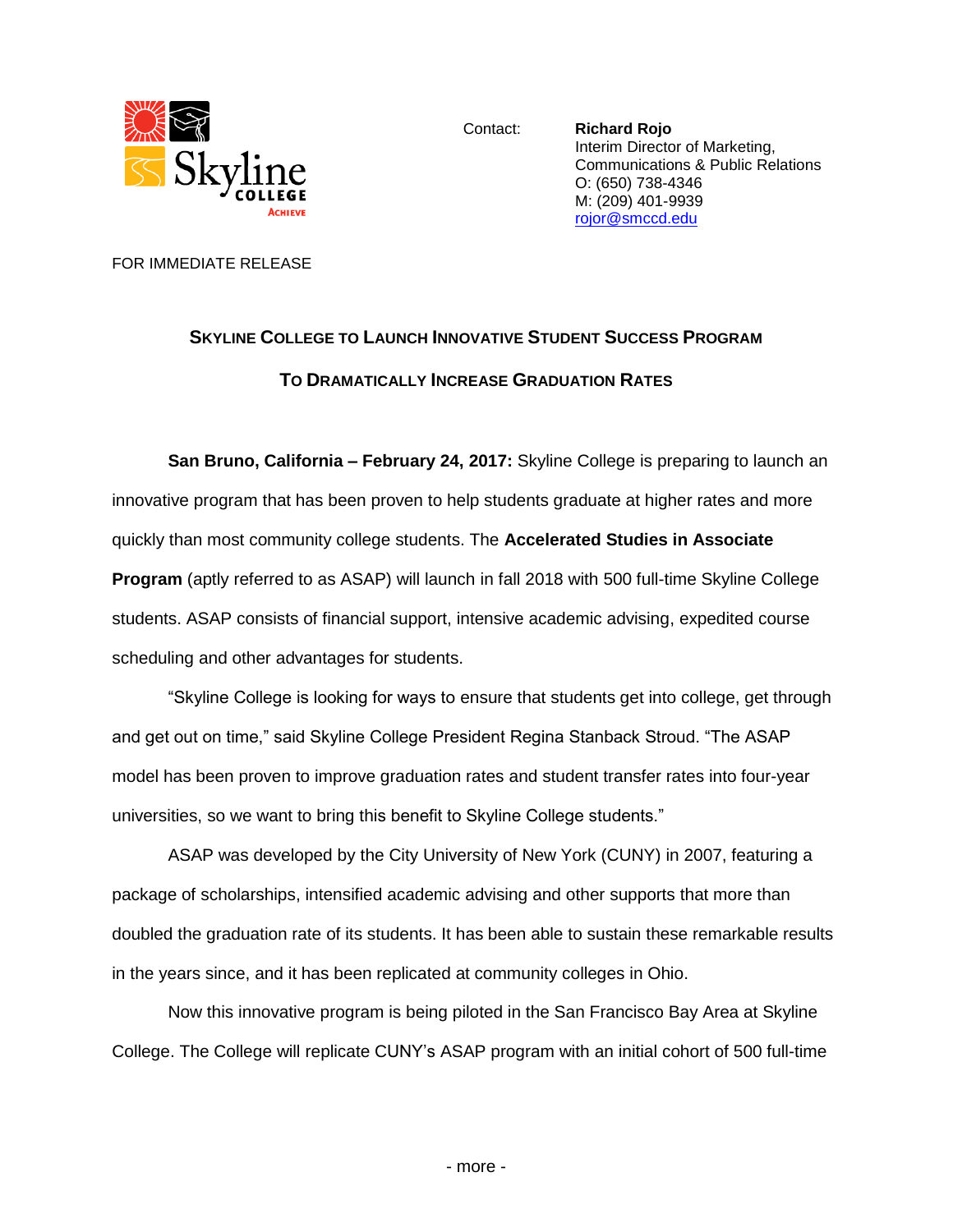students in fall 2018. This will be the first ASAP program in the nation to operate at scale, serving all new full-time students.

ASAP at Skyline College is supported in part by an \$836,607 grant from the Laura and John Arnold Foundation, which is funding the replication process through staffing and technical assistance from CUNY over a period of two years. The program is expected to cost about \$750,000 per each year and will be funded through a variety of state and local grants, College funds and private donations.

ASAP consists of four critical components:

## **Enrollment**

- Students must enroll full-time
- Students are limited to two developmental education courses (remedial courses designed to bring the student up to college-level work)
- Optional summer and winter sessions

## **Student Support**

- Priority registration
- Intensive academic advising (including two mandatory meetings per month in the first semester)
- Career services workshops
- Student peer mentorship program

## **Academics**

- Block course scheduling and consolidated schedules
- New meta-majors and guided pathways with general education courses that satisfy requirements for multiple majors
- Mandatory tutoring for developmental education courses
- Online learning community